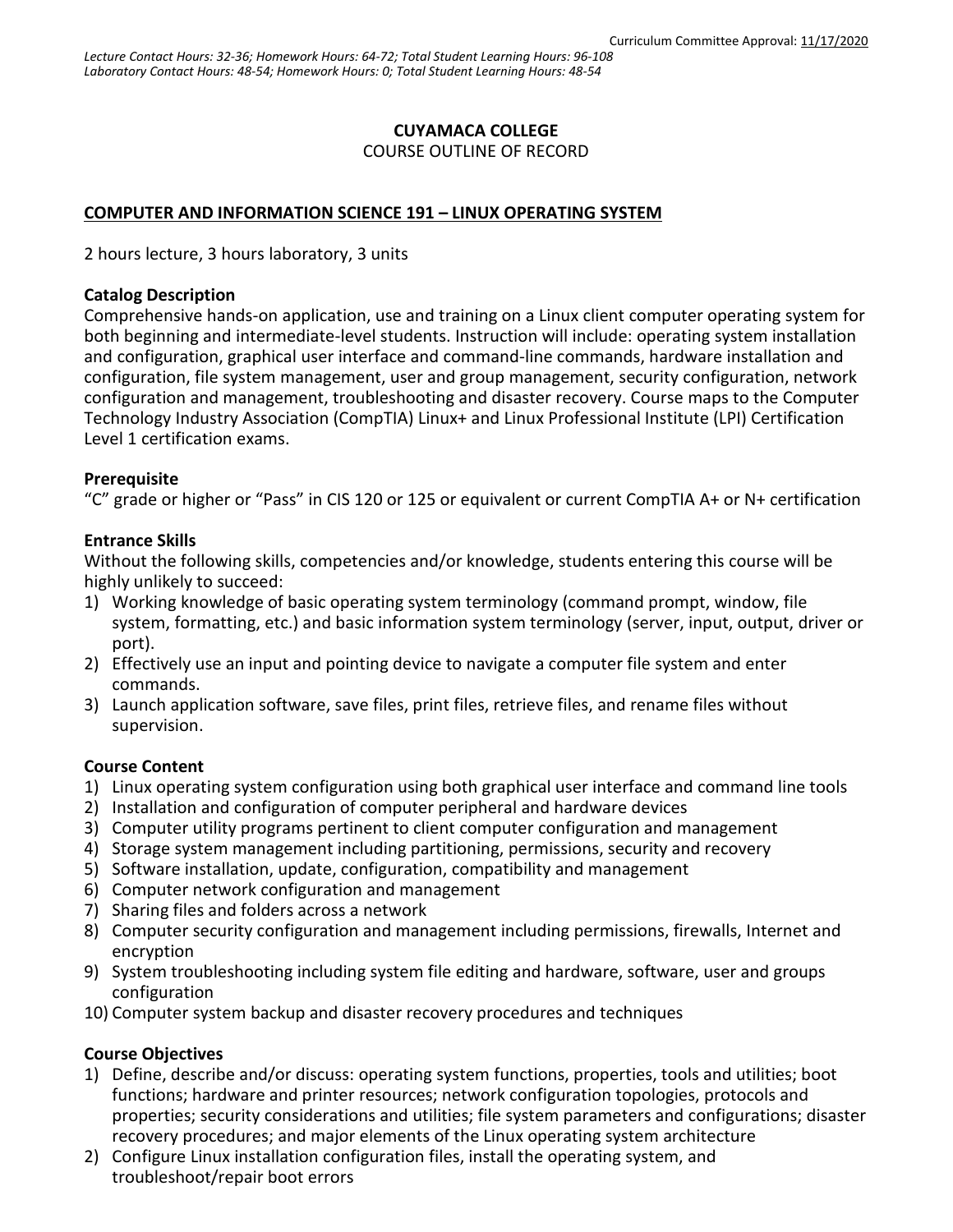- 3) Configure and manage daemons; hardware and printers; configuration files and shell parameters; and file systems associated with the Linux operating system using both graphical user interface and command line tools/utilities
- 4) Create and manage computer users and groups, user policies and permissions
- 5) Configure the Linux operating system to join an IP network and access shared content across a network using both secure and unsecure methods
- 6) Configure and troubleshoot computer security configurations, intrusion detection, firewalls, software updates, and log monitoring/management
- 7) Backup and recover data and system settings using backup utilities

### **Method of Evaluation**

A grading system will be established by the instructor and implemented uniformly. Grades will be based on demonstrated proficiency in subject matter determined by multiple measurements for evaluation, one of which must be essay exams, skills demonstration or, where appropriate, the symbol system.

- 1) Written quizzes and exams that measure students' ability to describe computer operating system functions and characteristics, analyze a scenario, and choose the alternatives and troubleshooting options.
- 2) Scenario-based lab activities that measure students' ability to configure specific operating system functions or subsystems, troubleshoot/analyze imposed system problems, investigate potential alternatives, and implement corrective action to achieve a determined result.
- 3) Practical application-based examinations that measure students' ability to evaluate scenario-based computer configuration requirements/problems, analyze/troubleshoot the operating system configuration, and apply the correct configuration changes to achieve the correct results.

# **Special Materials Required of Student**

USB flash drive

#### **Minimum Instructional Facilities**

Computer lab with configurable hard drives installed with course software or a virtualized lab environment using either VMware or Virtual PC/Server software that is accessible via the campus network or the Internet; current version of a Linux client operating system distribution; instructional domain server capable of student client computer connection (real or virtual); course management system

# **Method of Instruction**

- 1) Lecture and demonstration
- 2) Hands-on practice
- 3) Topical discussion of current operating system trends and issues

# **Out-of-Class Assignments**

May include the following:

- 1) Reading assignments
- 2) Virtualized labs
- 3) Tests and quizzes
- 4) Discussion item research and responses

#### **Texts and References**

- 1) Required (representative example): Bresnahan, Christine et al. *CompTIA Linux+ Powered by Linux Professional Institute Study Guide*. 4th edition. Sybex, 2020.
- 2) Supplemental: None